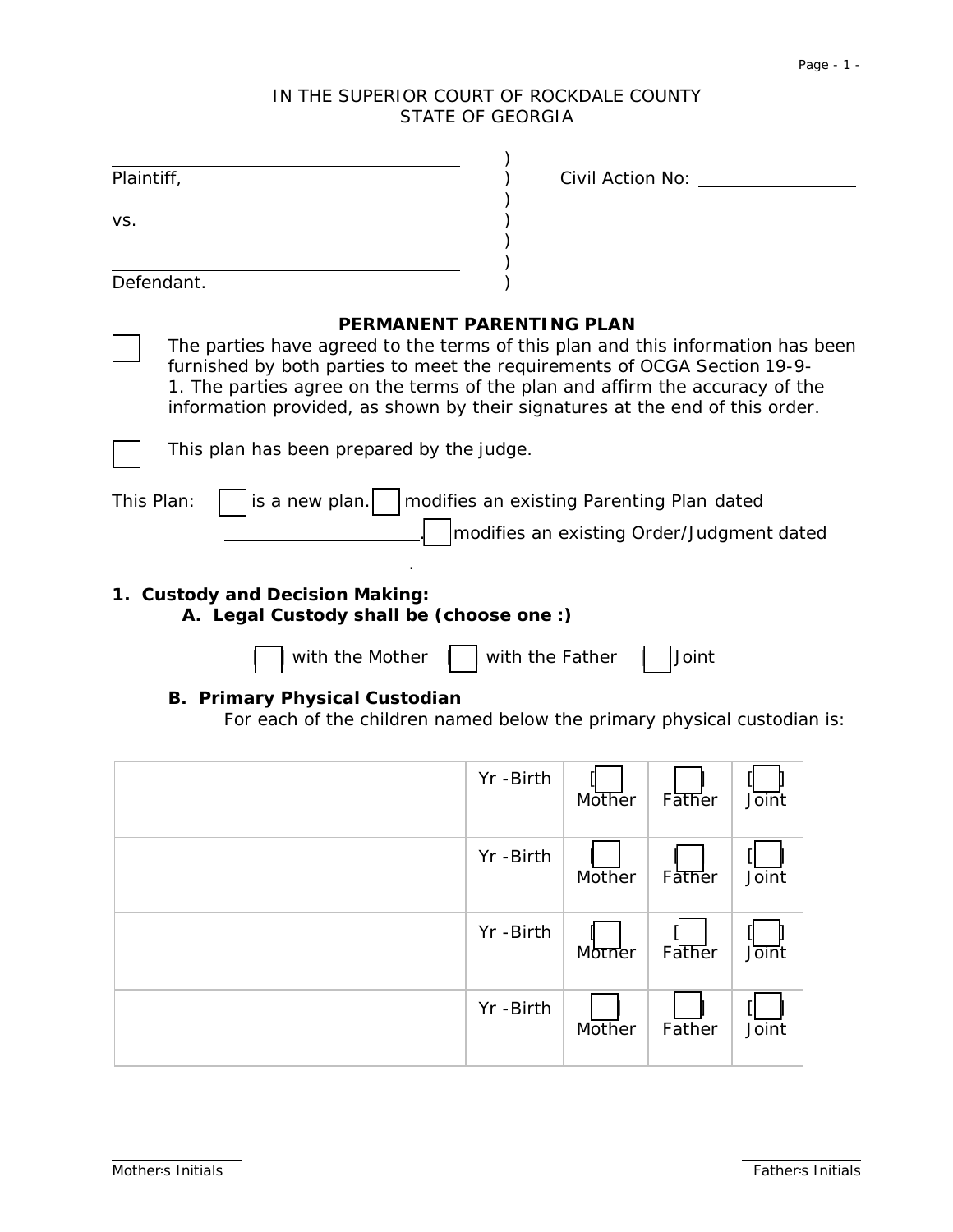*WHERE JOINT PHYSICAL CUSTODY IS PROPOSED BY THE PARENTS OR ORDERED BY THE COURT, A DETAILED PLAN OF THE LIVING ARRANGEMENTS OF THE CHILD(REN) SHALL BE ATTACHED HERETO AND MADE A PART OF THIS PARENTING PLAN.* 

#### **C. Day-To-Day Decisions**

Each parent shall make decisions regarding the day-to-day care of a child while the child is residing with, or in the physical custody of, that parent, including any emergency decisions affecting the health or safety of a child.

#### **D. Major Decisions**

| Major decisions regarding each child shall be made as follows: |        |        |       |
|----------------------------------------------------------------|--------|--------|-------|
| <b>Educational decisions</b>                                   | Mother | Father | Joint |
| Non-emergency healthcare                                       | Mother | Father | Joint |
| Religious upbringing                                           | Mother | Father | Joint |
| <b>Extracurricular activities</b>                              | Mother | Father | Joint |
|                                                                | Mother | Father | Joint |
|                                                                | Mother | Father | Joint |
|                                                                | Mother | Father | Joint |

#### **E. Disagreements**

Where parents elect joint decision making in Section 1(D), directly above, please explain how disagreements for final decision-making will be resolved.

Primary physical custodial parent has final decision making authority.

The plan detailed below, which must provide a *stie* breaker= method so that a final decision will be promptly made.)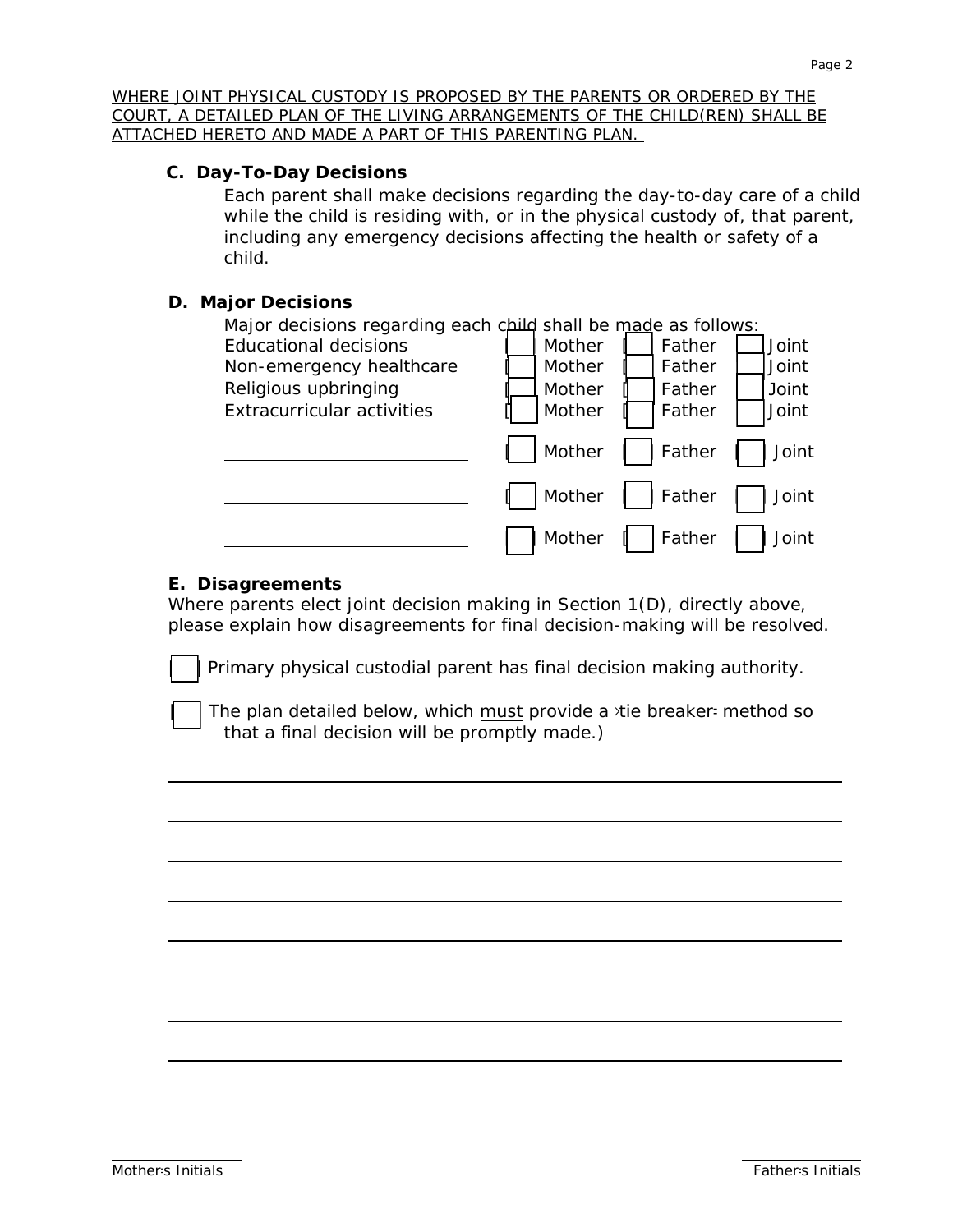| 2. | А. | Parenting Time/Visitation Schedules<br>Definitions & Times for Weekend & Weekday Parenting<br>For the purposes of this parenting plan, the following definitions and<br>times apply:                                           |  |  |
|----|----|--------------------------------------------------------------------------------------------------------------------------------------------------------------------------------------------------------------------------------|--|--|
|    |    | Weekend: A weekend- starts at 6:00 PM on (select day) [Thursday /                                                                                                                                                              |  |  |
|    |    |                                                                                                                                                                                                                                |  |  |
|    |    |                                                                                                                                                                                                                                |  |  |
|    |    | <b>Weekday:</b> >Weekday visitation,= listed below begins at _________                                                                                                                                                         |  |  |
|    |    | a.m./p.m. and ends:                                                                                                                                                                                                            |  |  |
|    |    |                                                                                                                                                                                                                                |  |  |
|    |    | at the designated time when the child (ren) is/are to be returned to                                                                                                                                                           |  |  |
|    |    | school or day care on the next morning; or                                                                                                                                                                                     |  |  |
|    |    | Other: when the contract of the contract of the contract of the contract of the contract of the contract of the contract of the contract of the contract of the contract of the contract of the contract of the contract of th |  |  |
|    |    |                                                                                                                                                                                                                                |  |  |
|    |    | This schedule shall follow the annual     Rockdale County Public                                                                                                                                                               |  |  |
|    |    | Schools<br>published calendar                                                                                                                                                                                                  |  |  |
|    |    | unless otherwise indicated herein.                                                                                                                                                                                             |  |  |
|    |    | This parenting schedule begins:    _                                                                                                                                                                                           |  |  |
|    |    | date of Court-s Order (day and time)                                                                                                                                                                                           |  |  |
|    |    | During the term of this parenting plan the non-custodial parent shall have at a                                                                                                                                                |  |  |
|    |    | minimum the following rights of parenting time/visitation (choose applicable items):                                                                                                                                           |  |  |
|    |    | The first and third weekend of each month.<br>The first, third, and alternate fifth weekend of each month.                                                                                                                     |  |  |
|    |    | The second and fourth weekend of each month.                                                                                                                                                                                   |  |  |
|    |    | The second, fourth and alternative fifth weekend of each month.                                                                                                                                                                |  |  |
|    |    |                                                                                                                                                                                                                                |  |  |
|    |    | Weekday parenting time/ visitation on (choose an item):                                                                                                                                                                        |  |  |
|    |    | None.                                                                                                                                                                                                                          |  |  |
|    |    |                                                                                                                                                                                                                                |  |  |
|    |    | Every other____________________________(insert day of week) evening during the week                                                                                                                                            |  |  |

before a non-visitation weekend.

[ ] Every *(insert day of week)* and *(insert day of week)* evening. [ ] Other: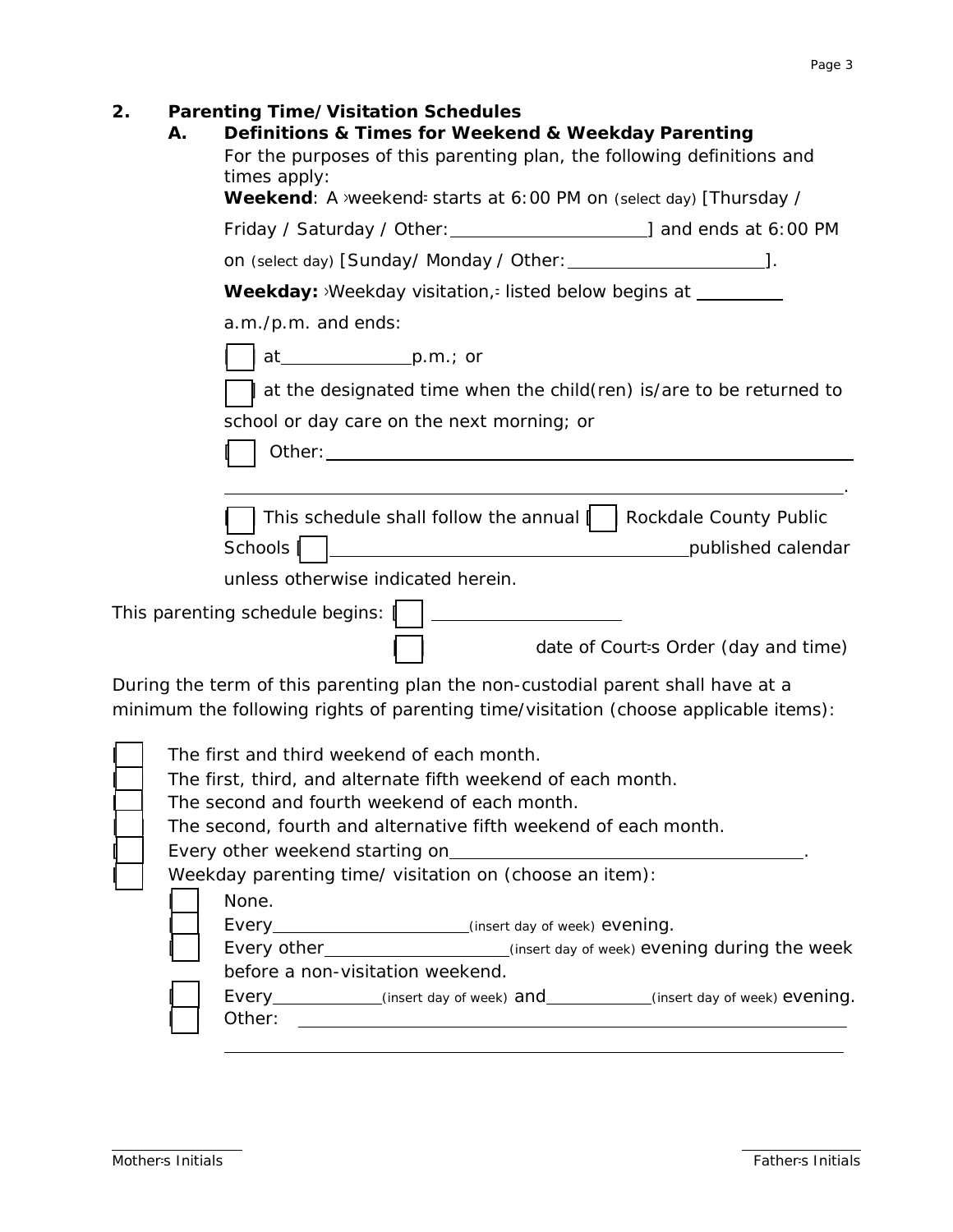In the event any parenting time set forth is denied the *Non-Primary Physical Custodial Parent* (NPPCP) because of any unforeseen emergency or illness, the *Primary Physical Custodial Parent* (PPCP) shall promptly notify NPPCP and the parents shall, at that time, agree to an alternate time for make up time with the child(ren) so as to insure that NPPCP's total number of days with the child(ren) shall not be decreased. In the event the parents cannot agree at that time as to the appropriate makeup time, then the NPPCP's default make-up time for amount of parenting time lost shall be the very next non-holiday weekend/weekday(s) thereafter. (This means that a parent may, from time to time, have consecutive parenting weekends.)

#### **B. Major Holidays and Vacation Periods Thanksgiving**

|                                                                 | Odd numbered years: The   mother   father shall have                   |  |  |  |
|-----------------------------------------------------------------|------------------------------------------------------------------------|--|--|--|
|                                                                 | the child(ren) from 6 p.m. on Wednesday until 6 p.m. on Sunday.        |  |  |  |
|                                                                 | <b>Even numbered years:</b> The $\Box$ mother $\Box$ father shall have |  |  |  |
| the child(ren) from 6 p.m. on Wednesday until 6 p.m. on Sunday. |                                                                        |  |  |  |
| $\vert$ $\vert$ Other:                                          |                                                                        |  |  |  |

## **Winter Break – Vacation**

*(First period begins on the date school is dismissed. The second period begins on the date chosen by the parties and ends on the day before school resumes. The same schedule applies to pre-school age children. The parents shall follow the annual public school calendar set forth hereinabove, unless otherwise indicated herein.)*

|                                                                                  | First period: The $\Box$ mother $\Box$ father shall have the child(ren) for |  |  |  |
|----------------------------------------------------------------------------------|-----------------------------------------------------------------------------|--|--|--|
| the <i>first</i> period from the day and time school is dismissed until December |                                                                             |  |  |  |
|                                                                                  |                                                                             |  |  |  |
| even numbered years $\parallel$ $\parallel$ every year.                          |                                                                             |  |  |  |

**Second period**: The other parent will have the child(ren) for the *second* period from the day and time indicated above until 6:00 p.m. on the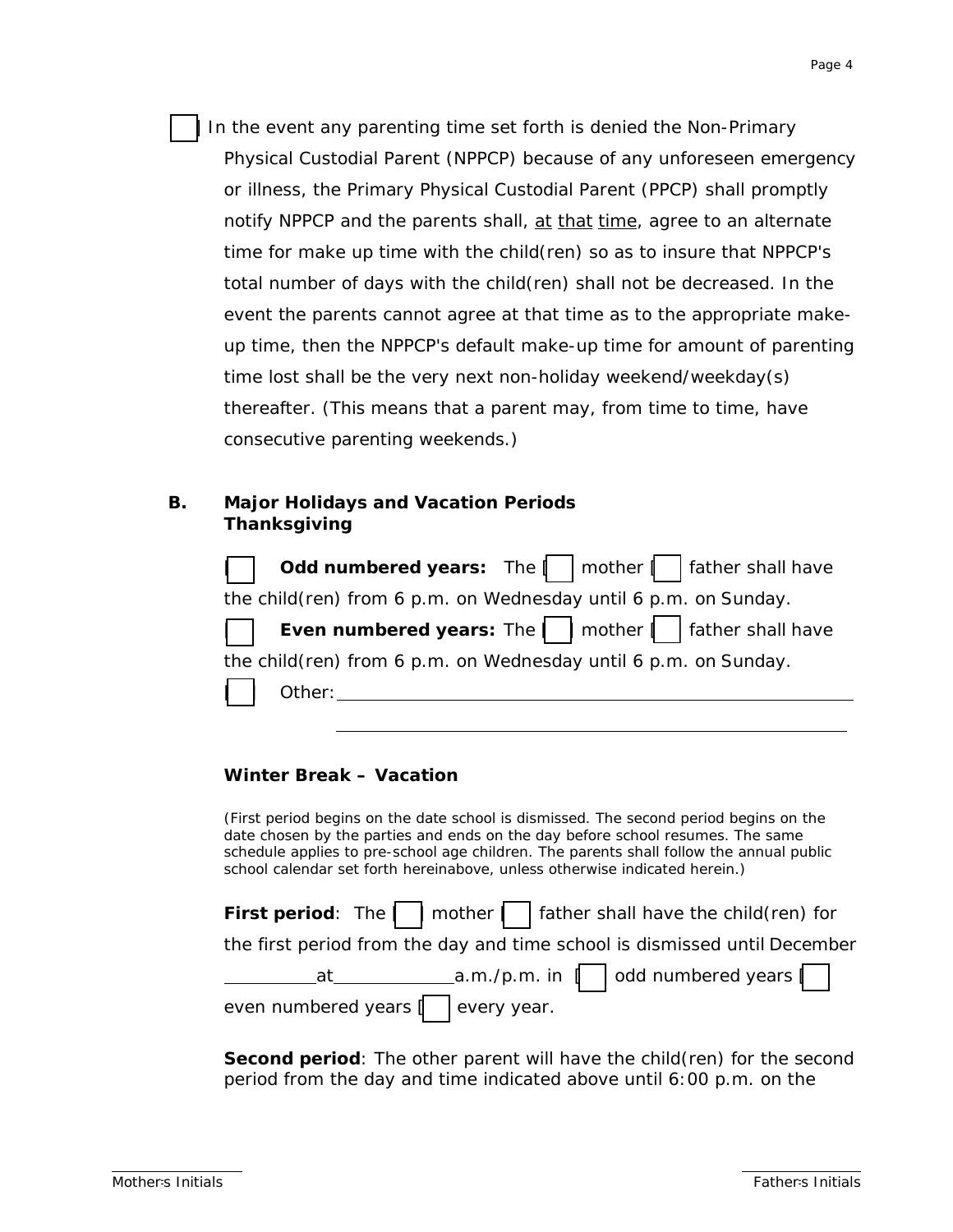evening before school resumes. Unless otherwise indicated, the parties shall alternate the first and second periods each year. Other agreement of the parents/order of the court: \_\_\_\_\_\_\_\_\_\_\_\_\_\_\_\_\_\_\_\_\_\_\_\_\_\_\_\_\_

| <b>Summer Vacation (Define summer vacation period)</b> |                                                                                                                                                                            |  |  |
|--------------------------------------------------------|----------------------------------------------------------------------------------------------------------------------------------------------------------------------------|--|--|
|                                                        | Weeks during the months of June, July and August from when the<br>traditional school year ends until the beginning of the traditional<br>school year.<br>Other definition: |  |  |
| visitations.                                           | Each parent has the right to have sole and exclusive summer vacation<br>time with the child (ren) which supersedes other weekend and other                                 |  |  |

## *Fixed Annual Summer Vacation Period (check applicable)*

| year from the     first     second                   | The Mother shall have summer vacation with the child(ren) each<br>third  <br>  fourth         |
|------------------------------------------------------|-----------------------------------------------------------------------------------------------|
|                                                      | first                                                                                         |
| second                                               |                                                                                               |
| of<br>( <i>month</i> ) for a total of weeks.         |                                                                                               |
| year from the     first     second                   | The Father shall have summer vacation with the child(ren) each<br>  third $ $   fourth $\_\_$ |
| (insert day of week) of $\sqrt{m}$ (month) until the | first                                                                                         |
| third  <br>second  <br> fourth<br>$\mathbf{I}$       | (insert day of week)                                                                          |
| of<br>(month) for a total of _________ weeks.        |                                                                                               |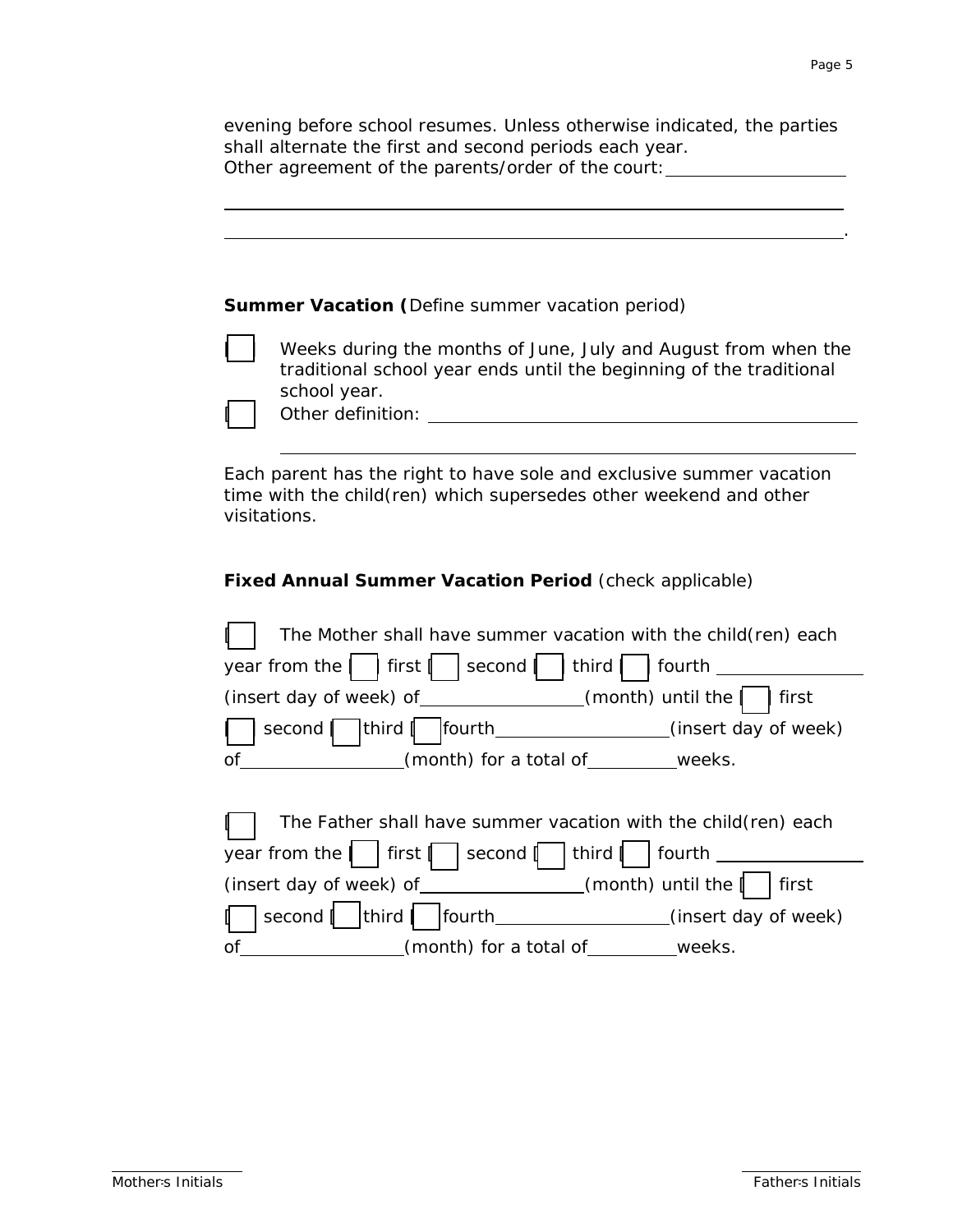#### *Summer Vacation Period Chosen Annually*

The plan incorporates the duty to give advance notices, effect of failure to give timely notice and summer vacation times periods to be chosen on a year to year basis.

|                                                                                                                                                                                    | <b>Mother</b>                          | Father                                                                                                |  |  |
|------------------------------------------------------------------------------------------------------------------------------------------------------------------------------------|----------------------------------------|-------------------------------------------------------------------------------------------------------|--|--|
| Advance notice shall be<br>given no later than:                                                                                                                                    | By April 1 <sup>st</sup> .             | By April 1st                                                                                          |  |  |
| (Intent of this advance notice provision requires that the parents<br>coordinate their respective vacation plans and any summer camp/extracurricular<br>activities for any child.) |                                        |                                                                                                       |  |  |
| <b>Failure to give notice:</b> Then Father has                                                                                                                                     | first priority to select<br>his weeks. | He must give 14<br>days' notice and is<br>subject to Mother's<br>camp/vacation plans<br>already made. |  |  |
| Amount of time<br>shall be inclusive                                                                                                                                               | A period $(s)$ of                      | A period $(s)$ of                                                                                     |  |  |
| of week-ends times<br>with that parent and<br>shall be consecutive.                                                                                                                | 2 weeks                                | 2 weeks                                                                                               |  |  |

*In no event will the non-primary custodial parent's time with each child* 

*be within the first seven (7) days after the academic school year ends or* 

*within seven (7) days before the academic school year begins unless* 

*otherwise specifically agreed to by the parents.*



Other: The regular day to day schedule shall apply unless other arrangements are set forth below: *(if applicable)*

beginning **beginning**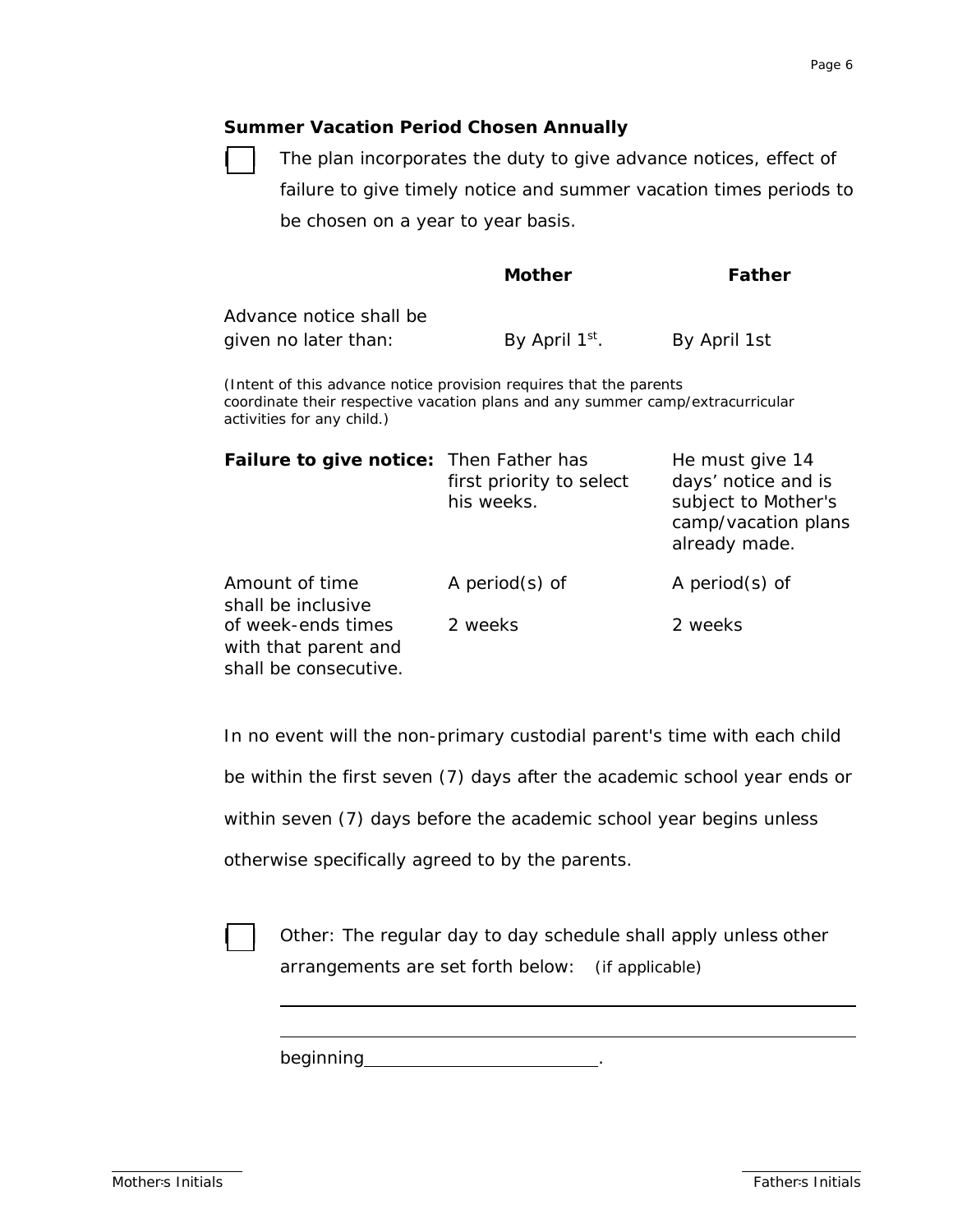#### **Spring Vacation** *(if applicable)*

 $\Box$ 

| The Mother shall have Spring Vacation with the child(ren)        |
|------------------------------------------------------------------|
| odd<br>even numbered years from 6 p.m. on the day the            |
| child(ren) is/are released from school until 6 p.m. on the day   |
| before the child (ren) is/are to return to school.               |
| The <b>Father</b> shall have Spring Vacation with the child(ren) |
| even numbered years from 6 p.m. on the day the<br>odd            |
| child(ren) is/are released from school until 6 p.m. on the day   |
| before the child(ren) is/are to return to school.                |
| The day to day schedule shall apply unless other                 |
| arrangements are set forth: : (if applicable)                    |
|                                                                  |

<u> 1989 - Johann Stoff, deutscher Stoffen und der Stoffen und der Stoffen und der Stoffen und der Stoffen und der</u>

beginning \_\_\_\_\_\_\_\_\_\_\_\_\_\_\_\_\_\_\_\_\_\_\_\_\_\_\_\_.

**Fall Vacation** *(if applicable)*

Define: .

The day to day schedule shall apply unless other

<u> 1989 - Johann Stoff, deutscher Stoff, der Stoff, der Stoff, der Stoff, der Stoff, der Stoff, der Stoff, der S</u>

arrangements are set forth: : *(if applicable)*

beginning \_\_\_\_\_\_\_\_\_\_\_\_\_\_\_\_\_\_\_\_\_\_\_\_\_\_\_\_\_.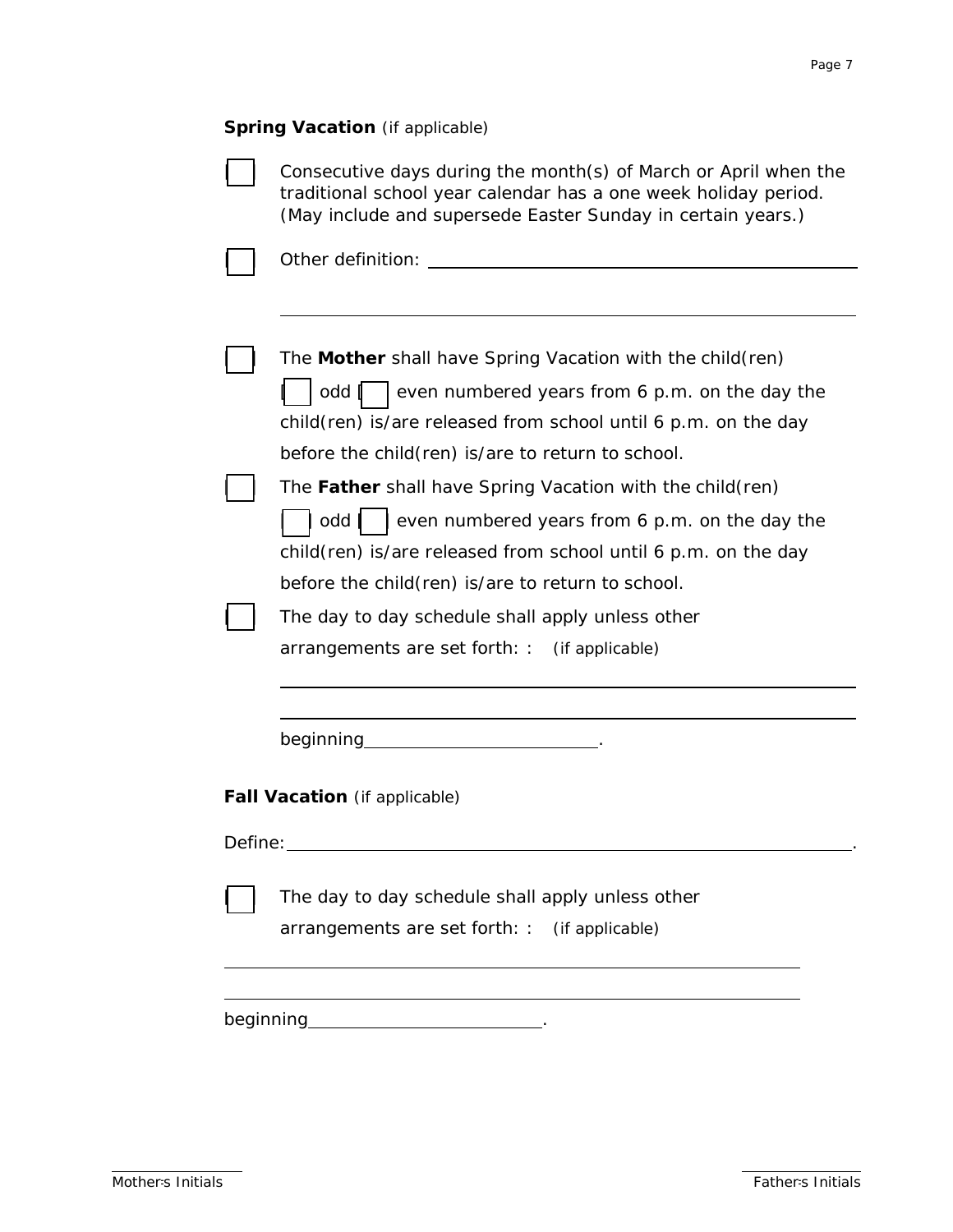## **C. Other Holiday Schedule** (if applicable)

*Indicate if child(ren) will be with the parent in ODD or EVEN numbered years or indicate EVERY year. Holiday weekends begin at 6 p.m. on the Friday before the holiday and end at 6 p.m. on the holiday. Holiday weekends supersede normal weekend parenting times but holidays are superseded by spring/summer vacation as may be applicable in a given year.*

|                                                                                                                                      | <b>Mother</b>                                                                                                                                                | <b>Father</b> |  |
|--------------------------------------------------------------------------------------------------------------------------------------|--------------------------------------------------------------------------------------------------------------------------------------------------------------|---------------|--|
| Martin Luther King holiday weekend                                                                                                   | Even                                                                                                                                                         | Odd           |  |
| President-s Day                                                                                                                      | Odd                                                                                                                                                          | Even          |  |
| Easter weekend                                                                                                                       | Rotates on the same schedule as 'spring<br>vacation.' Same parent who has the spring<br>vacation period shall have Easter weekend.                           |               |  |
| Memorial Day holiday weekend                                                                                                         | Even                                                                                                                                                         | Odd           |  |
| Mother-s Day weekend                                                                                                                 | EVERY                                                                                                                                                        |               |  |
| Father-s Day weekend                                                                                                                 |                                                                                                                                                              | <b>EVERY</b>  |  |
| 4 <sup>th</sup> of July holiday<br>(from 6 p.m. on<br>July 3 and ending at<br>6 p.m. on July<br>5th. Summer vacation<br>supersedes.) | Odd                                                                                                                                                          | Even          |  |
| Labor Day holiday weekend                                                                                                            | Even                                                                                                                                                         | <b>DPO</b>    |  |
| Halloween evening                                                                                                                    | Odd                                                                                                                                                          | Even          |  |
| Child-s birthday                                                                                                                     | The parent shall celebrate the child's birthday<br>on their respective parenting time weekend<br>/weeknight nearest in time as they so elect.                |               |  |
| Father's/Mother-s birthday(s)                                                                                                        | The parent shall celebrate their own birthday<br>with the child on their respective parenting<br>time weekend/weeknight nearest in time as<br>they so elect. |               |  |
| Other holidays/religious days                                                                                                        |                                                                                                                                                              |               |  |
|                                                                                                                                      |                                                                                                                                                              |               |  |
|                                                                                                                                      |                                                                                                                                                              |               |  |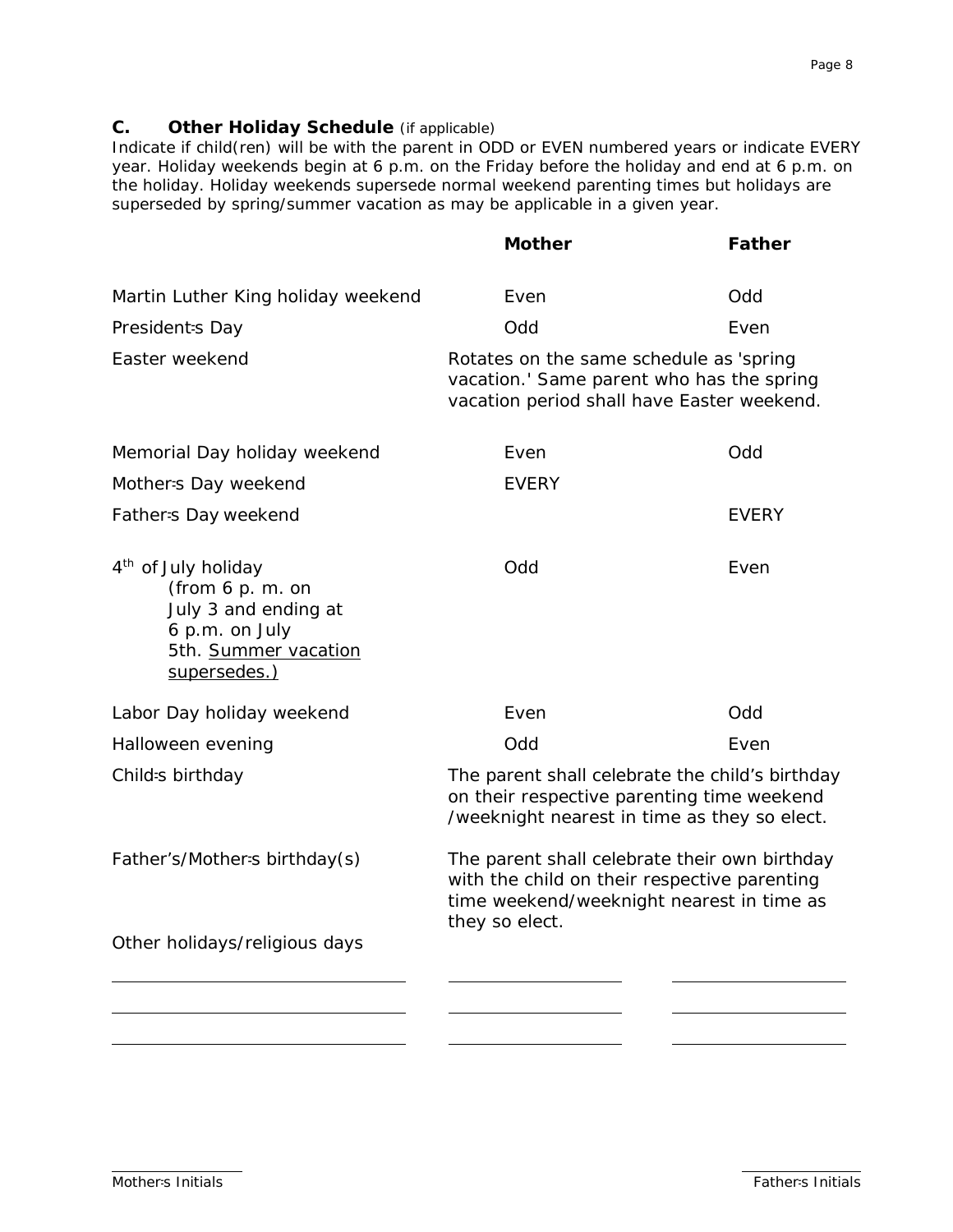## **D.** Other extended periods of time during school, etc. (refer to the school

schedule, if applicable.)

| Е. | Start and end dates for holiday visitation                                                                                                                                                                                                |  |  |  |  |
|----|-------------------------------------------------------------------------------------------------------------------------------------------------------------------------------------------------------------------------------------------|--|--|--|--|
|    | For the purposes of this parenting plan, the holiday will start and end as<br>follows: Holidays that fall on Friday include the following Saturday and Sunday.<br>Holidays that fall on Monday include the preceding Saturday and Sunday. |  |  |  |  |
|    | Other: and the state of the state of the state of the state of the state of the state of the state of the state                                                                                                                           |  |  |  |  |
| F. | <b>Coordination of Parenting Schedules</b> Check as applicable, if any: The holiday<br>parenting time/visitation schedule takes precedence over the regular parenting<br>time/visitation schedule unless otherwise indicated below.       |  |  |  |  |
|    | The spring/summer parenting time/visitation schedule takes precedence over<br>the regular parenting time/visitation and holiday parenting time/visitation schedule<br>unless otherwise indicated below.                                   |  |  |  |  |
|    | <b>For Plans Including Extended Summer Parenting Time</b><br>When the child (ren) is/are with a parent for an extended parenting                                                                                                          |  |  |  |  |
|    | time/visitation period (such as more than customary vacation time during the                                                                                                                                                              |  |  |  |  |
|    | summer), the other parent shall be entitled to visit with the child(ren) during this                                                                                                                                                      |  |  |  |  |
|    | weeks<br>extended period, which is defined as a period of more than                                                                                                                                                                       |  |  |  |  |
|    | (normally a period equaling or exceeding 4 weeks). In such event, then as follows:                                                                                                                                                        |  |  |  |  |
|    | Weekend visitation on the same rotating schedule as this parent would<br>typically have during the school year when the child(ren) reside with that                                                                                       |  |  |  |  |
|    | parent.<br>Other:                                                                                                                                                                                                                         |  |  |  |  |

# **G. Transportation of Children & Personal Effects**

For visitation, the exchange of the child(ren) shall take place as follows: unless prior arrangements have been made and agreed to by both parents at the residence of

| Mother     Father; |  |
|--------------------|--|
| .her               |  |
|                    |  |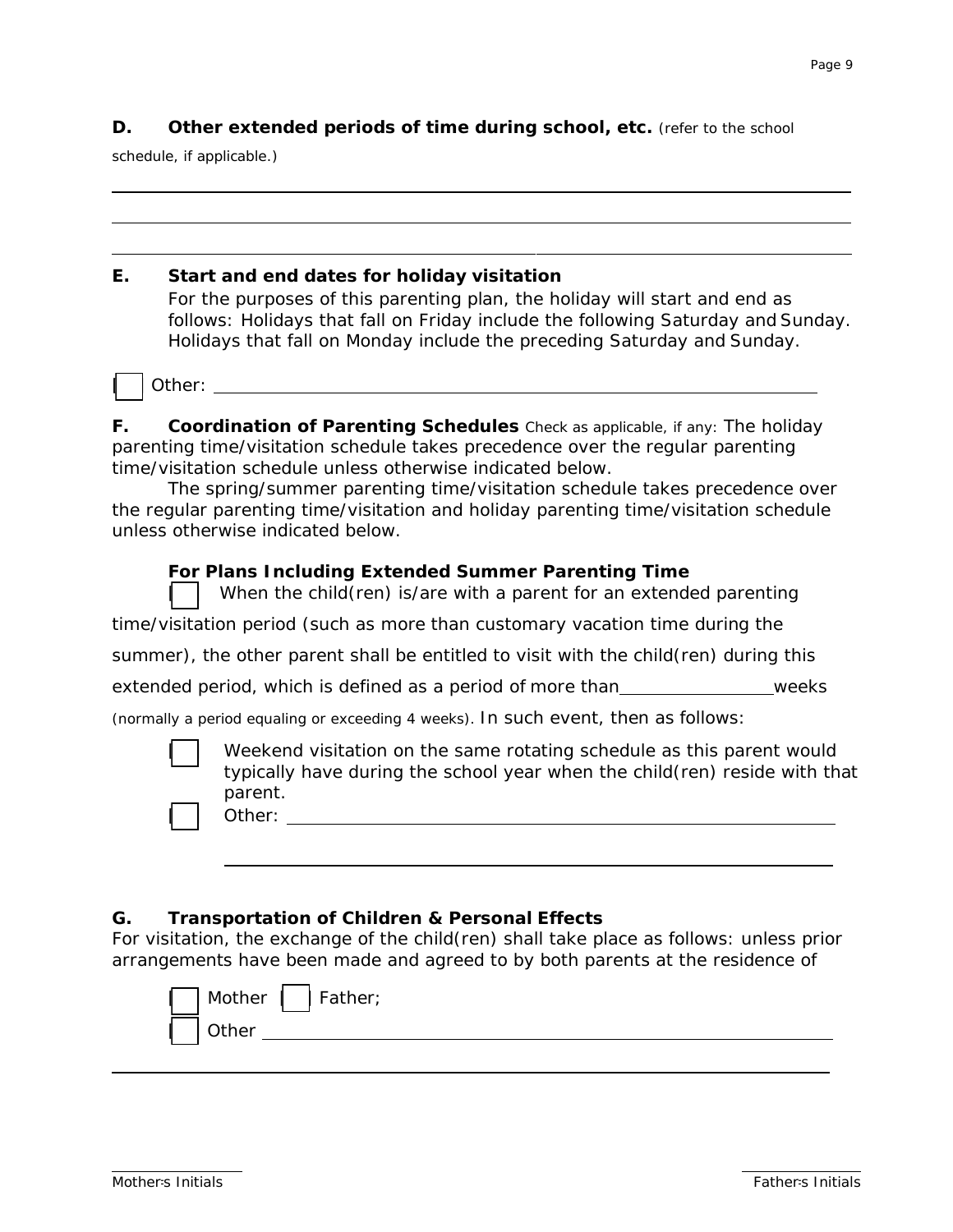The  $\parallel$  Mother  $\parallel$  Father shall be responsible for transportation of the child(ren) for all visitation periods.

*OR*

The  $\vert \vert$  Mother  $\vert \vert$  Father will be responsible for transportation of the child at the beginning of visitation.

The  $\vert$  Mother  $\vert$  Father will be responsible for transportation of the child at the end of visitation.

Transportation costs, if any, will be allocated as follows:



Parent responsible for transportation of the child(ren) incurs the costs.

Other provisions:

Each parent shall take such reasonable and necessary steps to insure that the child(ren) is/are ready to be promptly transported at the designated time.

If a parent receiving the child(ren) is going to be more than thirty  $(30)$  minutes late, then such parent shall promptly give notice to the other parent. In the event that no notice is given, or that a parent fails to appear within (30) thirty minutes of the scheduled time/amended scheduled time, then the parent with the children may assume that parenting time will not occur and that parent may proceed with other plans and activities for the child(ren).

Each parent shall return all the child's clothes and personal effects delivered to them by the other parent when the child(ren) is/are exchanged for visitation purposes.

Each parent may designate, from time to time hereafter, a responsible adult to assist them in transporting the children.

Each parent acknowledges that as each child gets older each child will become more involved in school activities and other extra-curricular activities. In the event a child has any scheduled school or extra-curricular activities on a week- night orweekend when the non-custodial parent has parenting time the non- custodial parent shall use his/her best efforts to handle each child's transportation to and from these activities. The primary physical custodial parent furthermore shall use his/her best reasonable efforts to avoid scheduling such events on the time periods scheduled for the non-custodial parent, unless he/she has attempted to reasonably confer with the non-custodial parent. The non-custodial parent's consent to such activities shall not be unreasonably withheld.

# **H. Contacting the child**

When the child(ren) is/are are in the physical custody of one parent, the other parent has the right to contact the child(ren) as follows:

Reasonable telephone access. (multiple daily calls/texts are not intended)



Reasonable text message or email provided the child has proper access to receive such communication.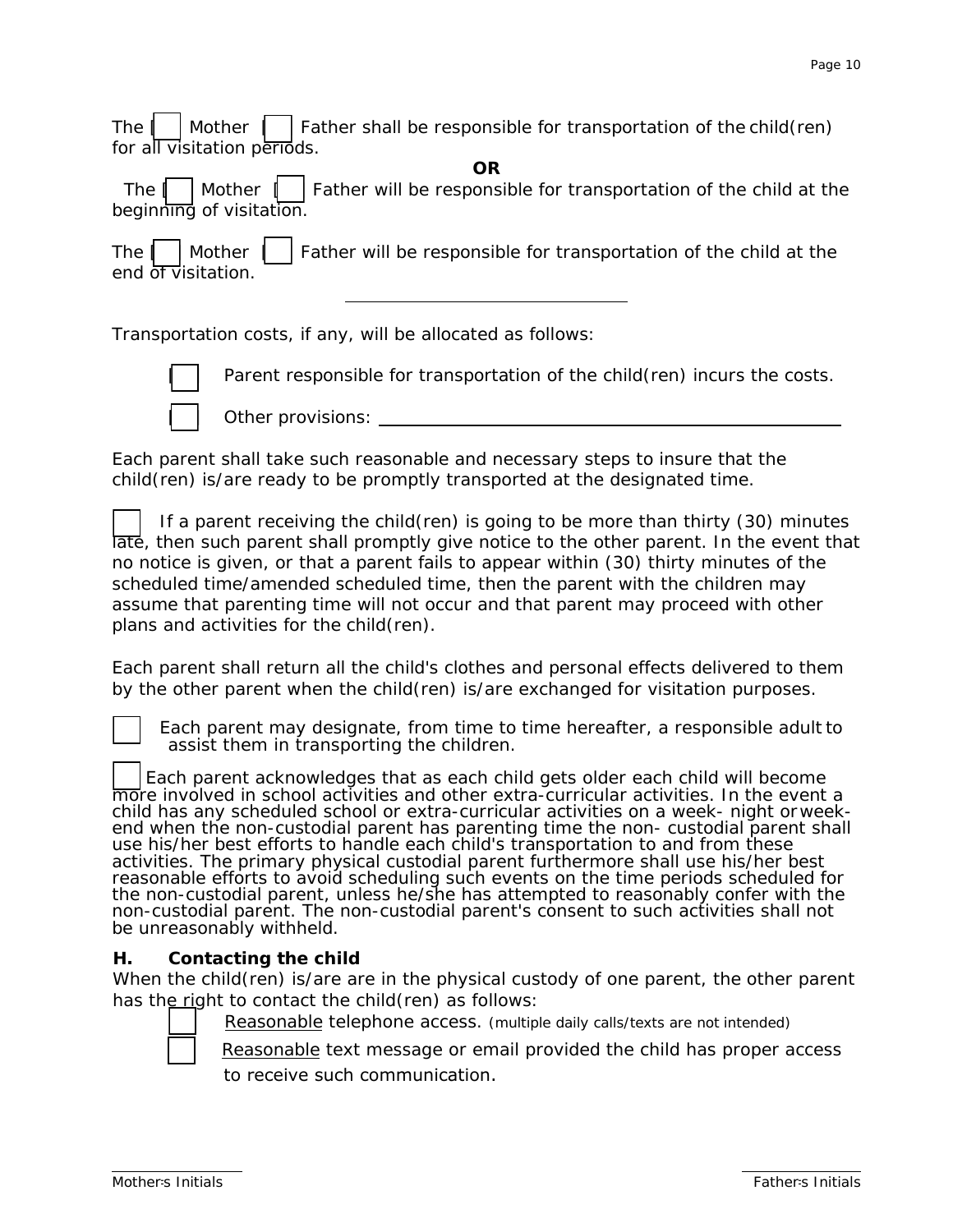|               |                                                                                                                                                                                                                                                                                                                                                                                                             | By cell phone provided to the child(ren) at the sole expense of the parent<br>requesting to utilize this provision, the<br>Mother<br>Father.                                                                                                          |  |  |  |  |  |  |
|---------------|-------------------------------------------------------------------------------------------------------------------------------------------------------------------------------------------------------------------------------------------------------------------------------------------------------------------------------------------------------------------------------------------------------------|-------------------------------------------------------------------------------------------------------------------------------------------------------------------------------------------------------------------------------------------------------|--|--|--|--|--|--|
|               |                                                                                                                                                                                                                                                                                                                                                                                                             |                                                                                                                                                                                                                                                       |  |  |  |  |  |  |
|               | The purpose of this section is to maintain reasonable contact with the child (ren)<br>and shall not be used to harass, annoy, interfere or unreasonably pry into the<br>personal life of the other parent. Each parent shall maintain a telephone/cell phone<br>with its number furnished to the other parent.<br>Other Limitations on contact, if any: Distribution of the Limitations on contact, if any: |                                                                                                                                                                                                                                                       |  |  |  |  |  |  |
| Ι.            | <b>Supervision of Parenting Time (if applicable)</b>                                                                                                                                                                                                                                                                                                                                                        |                                                                                                                                                                                                                                                       |  |  |  |  |  |  |
|               |                                                                                                                                                                                                                                                                                                                                                                                                             | Check here if Applicable<br>Supervised parenting time shall apply during the day-to-day schedule as<br>follows:<br>Place:                                                                                                                             |  |  |  |  |  |  |
|               |                                                                                                                                                                                                                                                                                                                                                                                                             | Person/Organization supervising: _______<br>Responsibility cost & immediate payment:<br>Father<br>Joint.<br>Mother                                                                                                                                    |  |  |  |  |  |  |
| J.<br>General |                                                                                                                                                                                                                                                                                                                                                                                                             | <b>Communication &amp; Notices Concerning Parenting Times</b> Check applicable.                                                                                                                                                                       |  |  |  |  |  |  |
|               |                                                                                                                                                                                                                                                                                                                                                                                                             | Unless otherwise modified by a court order, each parent shall promptly notify the<br>other parent of a change of address, phone number or cell phone number. A parent<br>changing residence must give at least 30 days advance notice of prior to the |  |  |  |  |  |  |

anticipated change of residence and shall include the full address of the new residence, together with residence phone and cell phone, as well as current email address. (See also, O.C.G.A. 19-9-3(f).)

All communications between the parents shall be civil and cordial. Neither parent shall make communications which are belligerent, derogatory, harassing, demeaning or include profanity or name calling. Furthermore, neither parent shall disparage the other parent in the presence of the minor child(ren).

[ ] Neither parent shall place the child(ren) in the position of relaying messages or communications between the parents. The parents shall communicate between themselves and not through the child(ren). Both parents acknowledge and agree that having the child(ren) act as the messenger between them is unfairly and unnecessarily stressful to the child(ren).

Due to prior acts of family violence, the address of the child(ren) and victim of family violence shall be kept confidential. The protected parent shall promptly notify the other parent, through a third party, of any change in contact information necessary to conduct visitation. No further communication is required.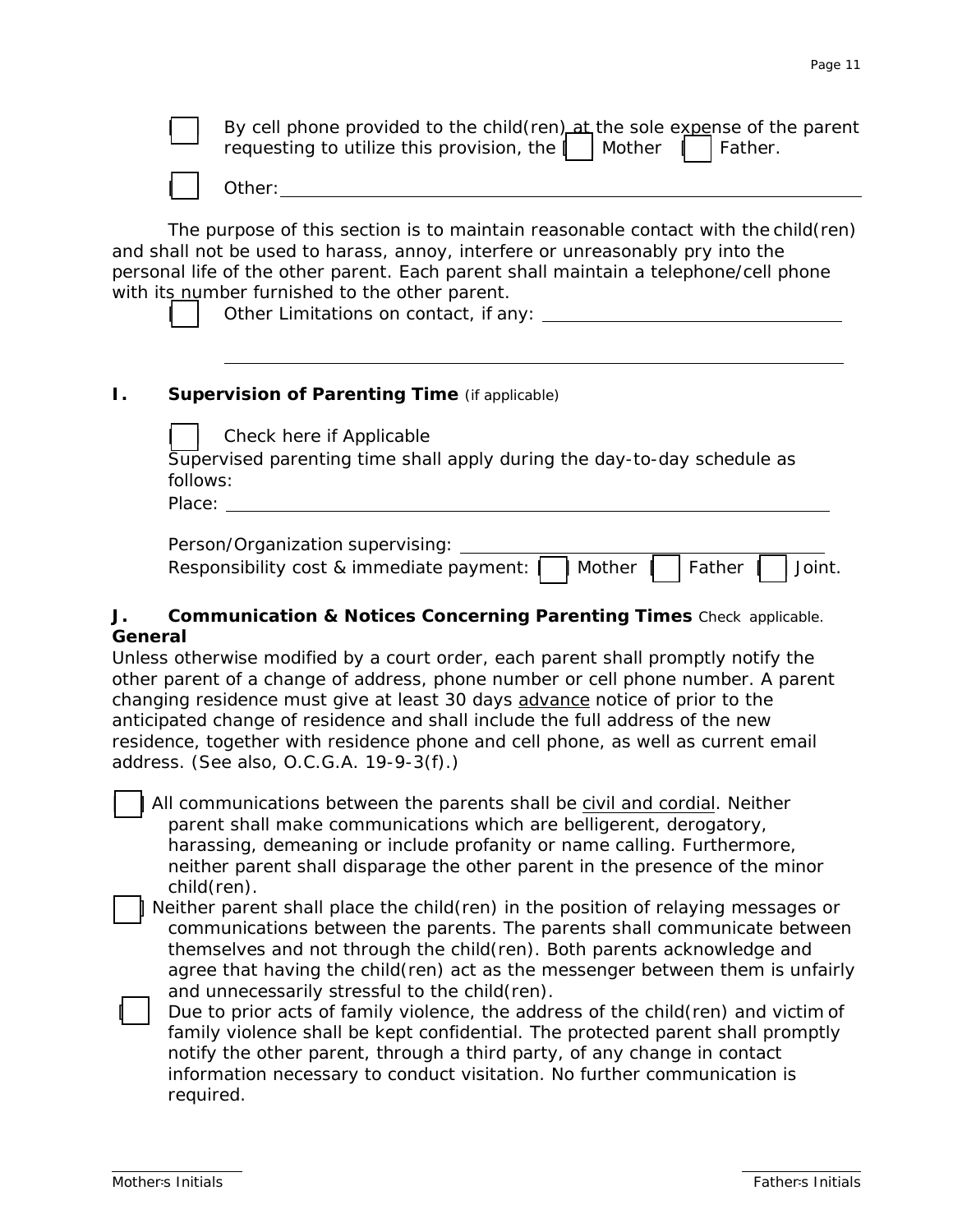# **Notices Concerning Exercising Parenting Times**

Unless otherwise modified herein, it is presumed the non-custodial parent will exercise all available parenting times set forth in this Order. However, if the non-custodial parent is **NOT** going to exercise a specific parenting time, or **NOT** going to exercise parenting time for a specified period of time, then the non-custodial parent shall give notice to the primary custodial parent by phone, text message or email of his/her intent to **NOT** exercise parenting times as follows:

**[ ]** *(check this box if the non-custodial parent shall give notice of intent to exercise parenting time***:** Under this alternate provision, if the noncustodial parent **IS** going to exercise a specific parenting time, then the noncustodial parent shall give notice to the primary custodial parent by phone, text message or email of his/her intent to exercise parenting times as follows:

Weekend & weekday B at least 72 hours advance notice;

Other holiday(s) dates, Thanksgiving, Winter & Spring vacation(s) - at least 7 days advance notice;

Summer vacation B at least 4 weeks notice;

No parenting time for a specified period, *i.e., weeks, months, etc*., - immediate notice.

[ ] Other: *(if applicable)* 

## **3. Access to Records and Information Rights of the Parents**

Absent agreement to limitations or court ordered limitations, pursuant to O.C.G.A. ' 19-9-1 (b) (1) (D), both parents are entitled to access to all of the child(ren)=s records and information, including, but not limited to, education, health, extracurricular activities, and religious communications. Designation as a non-custodial parent does not affect a parent-s right to equal access to these records.

Limitations on access rights: (if any)

Other Information Sharing Provisions: (if any)

## **4. Modification of Plan or Disagreements**

Parties may, by mutual agreement, vary the parenting time/visitation; however, such agreement shall not be a binding court order. Custody and child support may ONLY be lawfully modified by court order. Should the parents disagree about this parenting plan or wish to modify it, they must make a reasonable good faith effort to resolve the issue between them.

## **5. If Additional Special Considerations &/Or Other Unique Provisions**

Attach as Exhibit A, if there are any additional provisions concerning any special circumstances to be included in this order. (Such as, issues concerning health or chronic illness, education, medically restricted diet, etc.)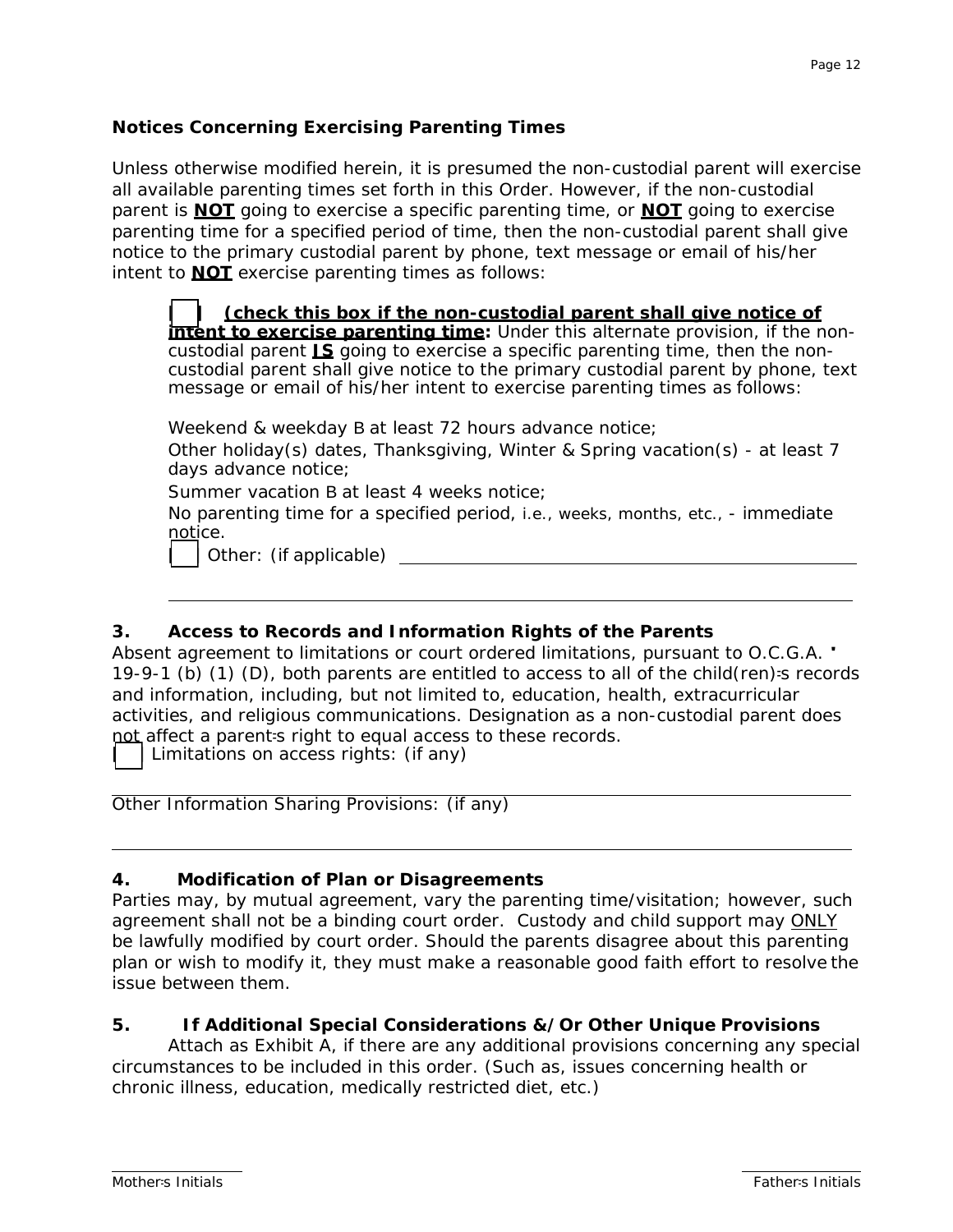# *6.* **[ ] Parent's Consent** *(check, if applicable)*

Please review the following and initial:

1. We recognize that a close and continuing parent-child relationship and continuity in the child' life is in the child's best interest.

Mother's Initials: Father's Initials:

2. We recognize that our child=s needs will change and grow as the child matures; we have made a good faith effort to take these changing needs into account so that the need for future modifications to the parenting plan are minimized.

Mother's Initials: Father's Initials: Christian Mother's Initials:

3. We recognize that the parent with physical custody will make the day-to-day decisions and emergency decisions while the child is residing with such parent.

Mother's Initials: Father's Initials:

We knowingly and voluntarily agree on the terms of this Parenting Plan. Each of us affirms that the information we have provided in this Plan is true and correct.

Father's Signature Mother's Signature

## **ORDER**

The Court has reviewed the foregoing Parenting Plan, including any additional exhibits attached and incorporated by reference herein, and it is hereby made the order of this Court. Each party is ORDERED and directed to comply with the terms and provisions set forth herein.

#### **HEREIN FAIL NOT.**

**SO ORDERED,** this day of , 20 .

JUDGE, ROCKDALE SUPERIOR COURT